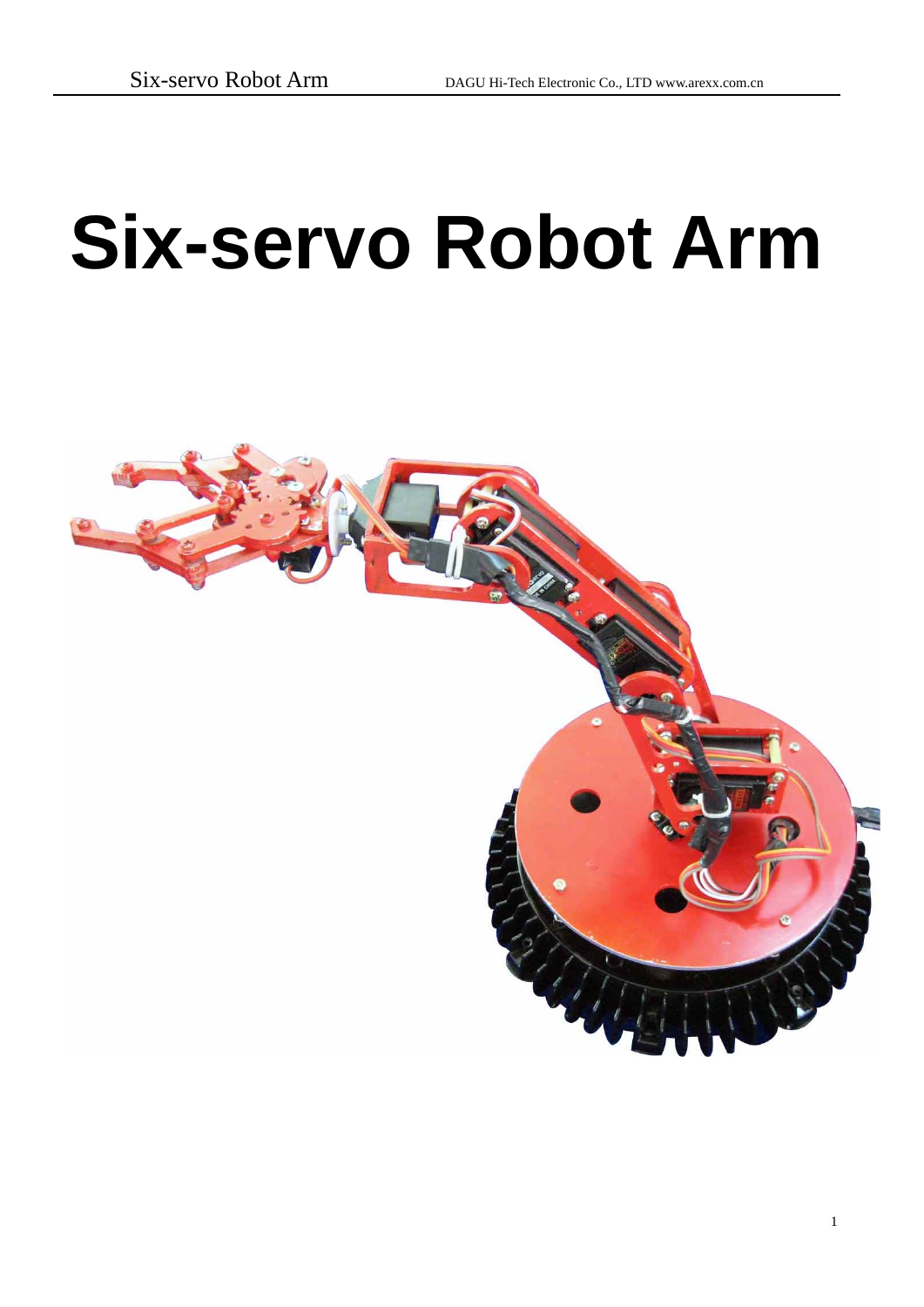## **1, Introduction**

#### **1.1** , **Function Briefing**

Servo robot, as the name suggests, is the six servo motor-driven robot arm. Since the arm has a few joints, we can imagine, our human arm, in addition to shoulder, elbow, and wrist, coupled with the finger joints; there are a lot of joints. So this robot is the same, with six servo motors to achieve a simple structure, no one apart from so many joints, but also lack some of nerve tissue and the nervous system, however, "dexterous hand" (which can be complexly Assembly, handling or catching eggs), "Humanoid" robot is a robot on the forefront.

And our six servo arm with wonderful mechanical structure, and its control system, displayed the 6-DOF robot arm movements control principle. It uses three pieces of 13 kg torque metal gear, a 3.2 kg, two pieces of 2.3 kg of servo and some sophisticated combination of aluminum alloy processing components. At present, our company's robot arm is mainly 390 mm length, use 32-way controller to control the operation of arm action, the controllers use atmega168 MCU, and computer RS232 COM communications, and at the same time it can control 32 servo motors, dual - Power Supply ( $6 \sim 12$  V SCM power, 4.8 ~ 6 V servo motor power [servo motor power supply Road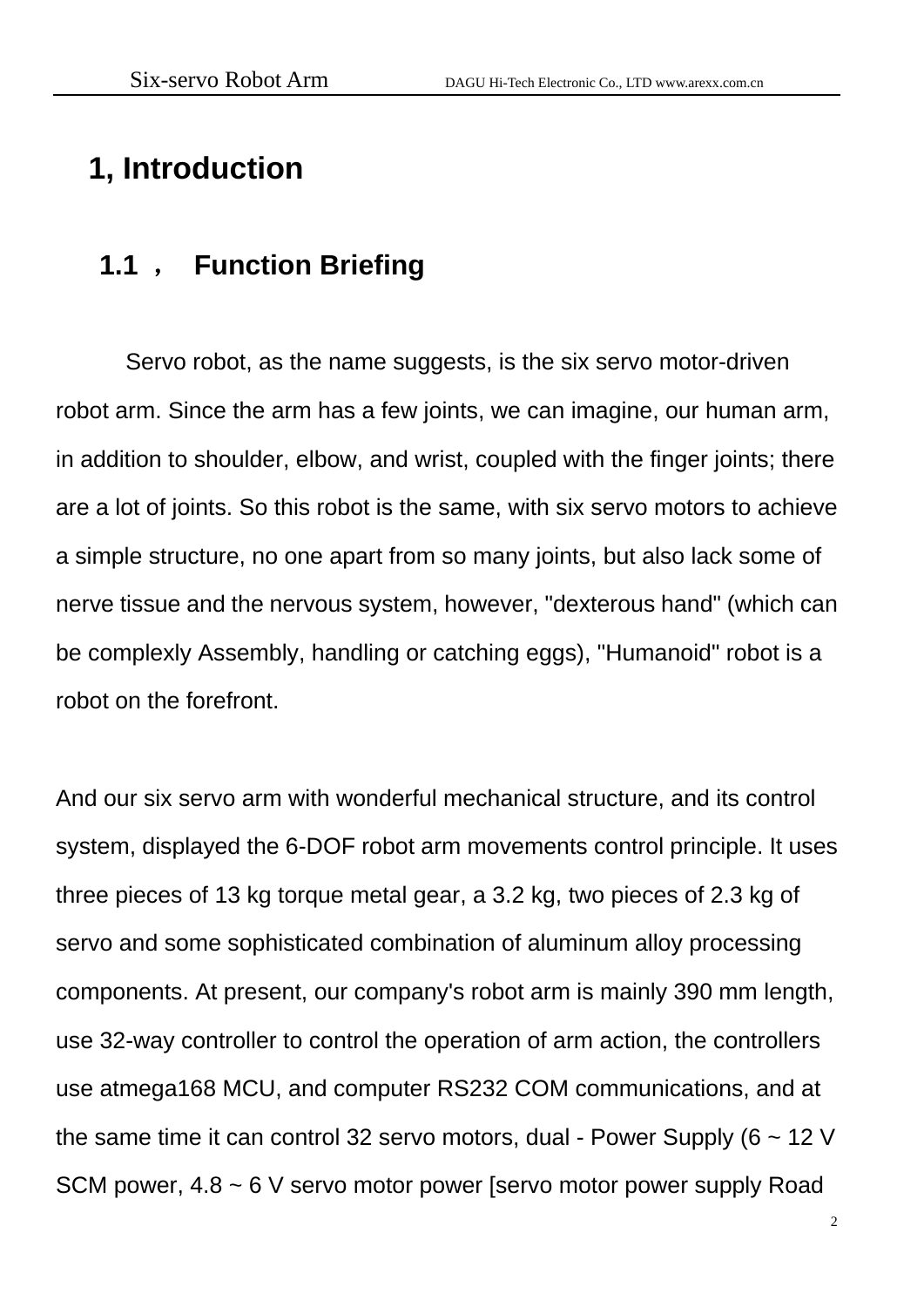1-16 respectively, a 17-32 road supply port]), also a wi-fi Wireless control module, reserve the ISP downloaded, you can download the MCU controller program using the STK500 ISP cable.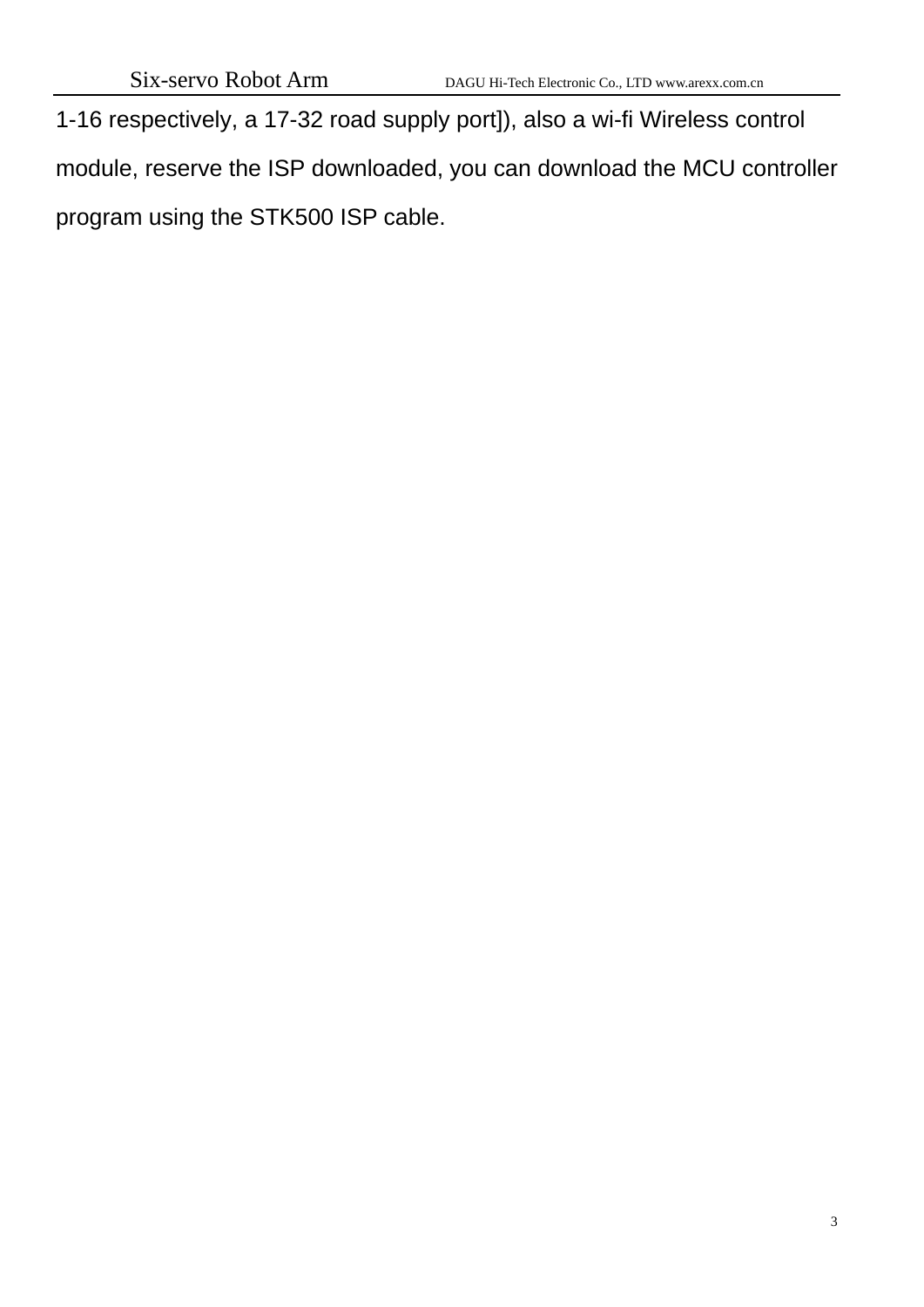#### **1.2, Main Board Power Connector Introduction**



Road32 controller shows as Figure NO.1:

Figure NO.1

Note: See the above picture, dots mean connect to positive, squares connect to negative.

As shows Figure No.1: Read from the top, the board has three positive power inputs, in the middle there is a MCU power input. Using a voltage regulator to stable at 5 V. So the voltage is between 6 V to 12 V. The both sides supply power to Road 16 servo motor respectively. Input the voltage between 4,  $8 \text{ V} \sim 6 \text{ V}$ .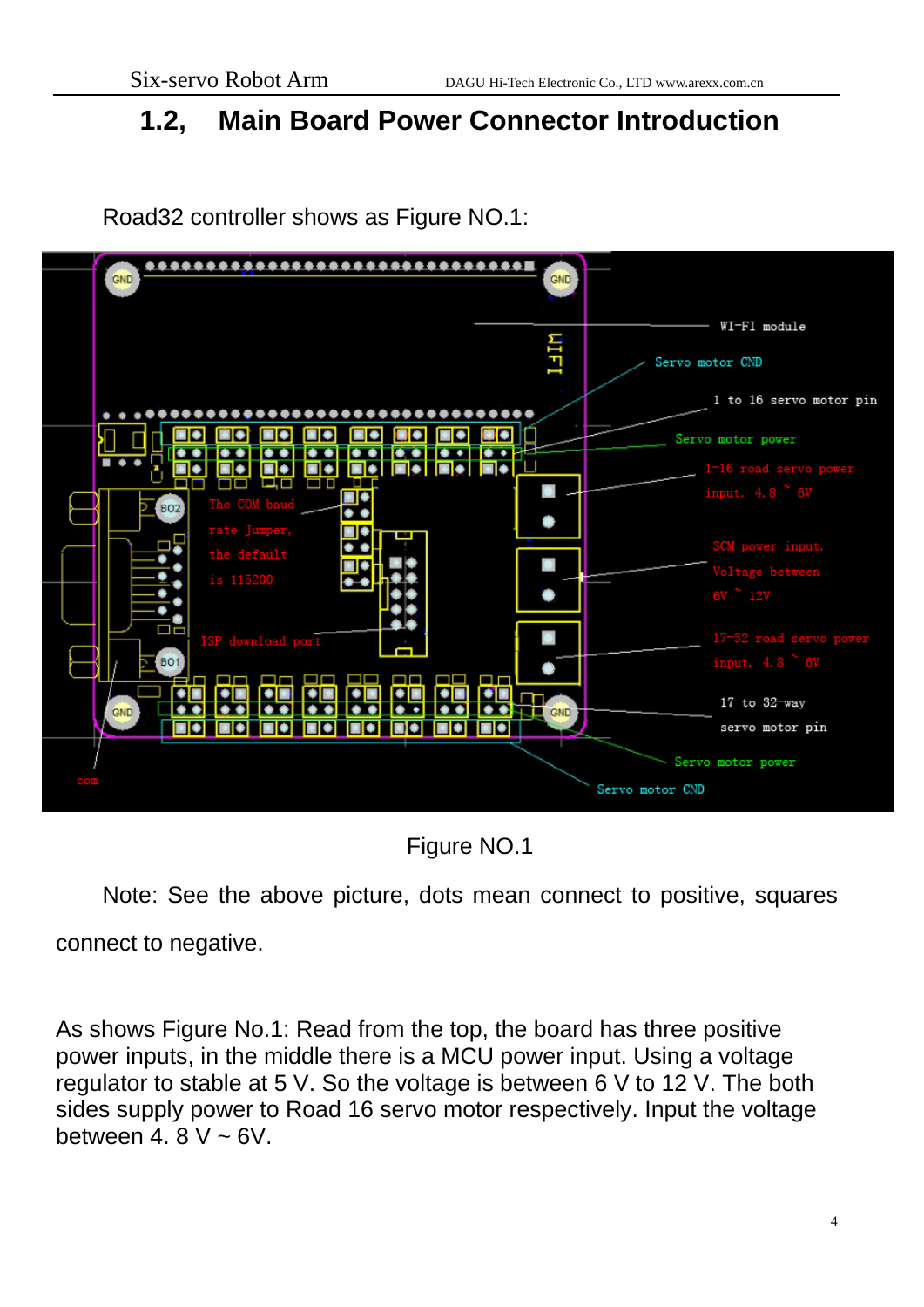# **1.3** , **Attention for Servo motor connector when plug into the motherboard**

The contact pin of Servo motor has 32 lines, each line owns 3 pins. See the above Figure in blue words; the pins in the most lateral connect to GND. Power shows in the middle. The signal pin lays in the most inner (connect to the white or orange wires of servo motor).

## **1.4, Jumper Settings**

The jumper in the middle is used to set baud rate, to plug the two jumpers, it represent the value is 11, baud rate is 115.2 k. To set up another baud rate, Please refer Figure No.5. (PC software the default setting is 115.2 K). The controller, as shown in Figure No.2: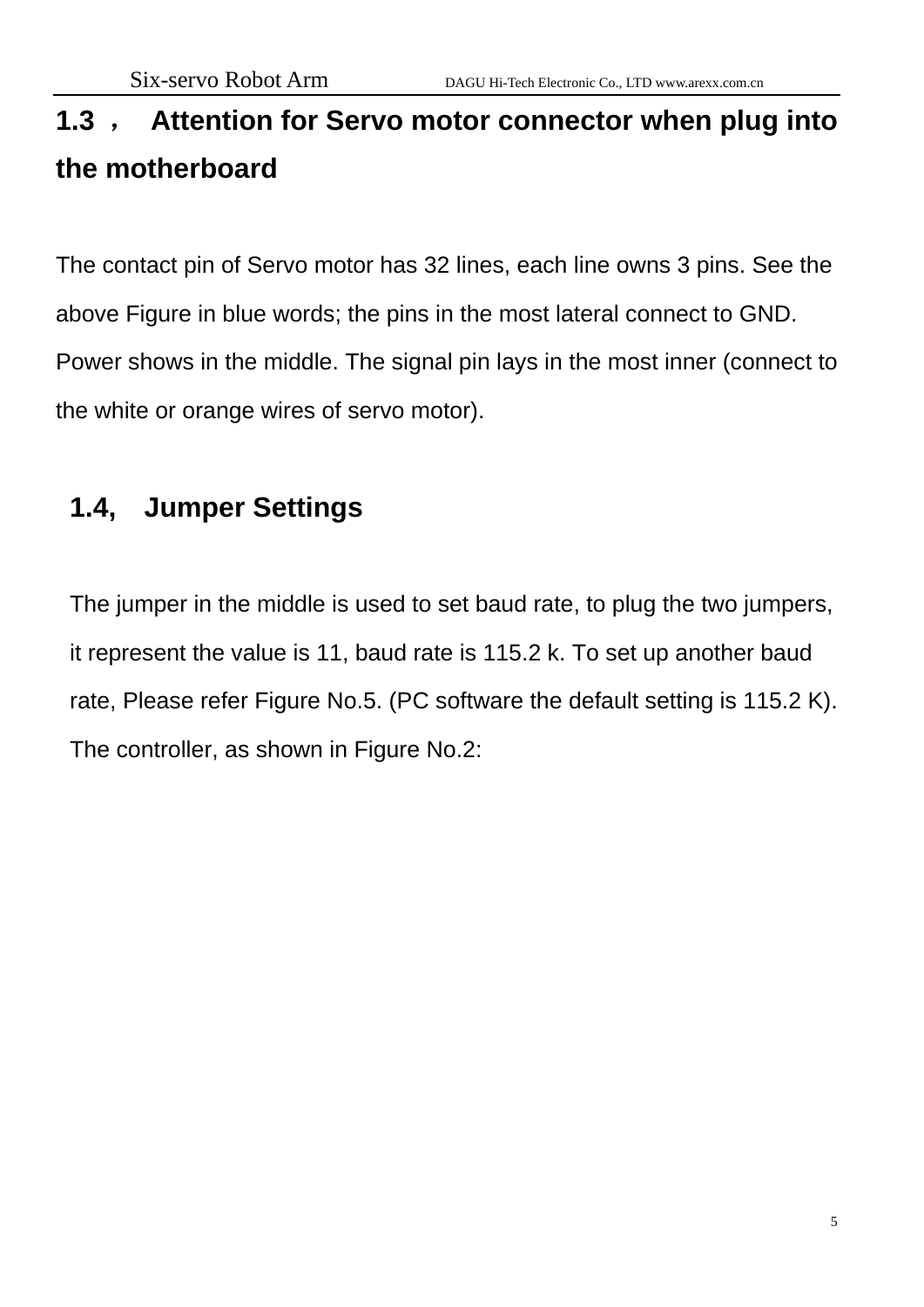



Figure No.2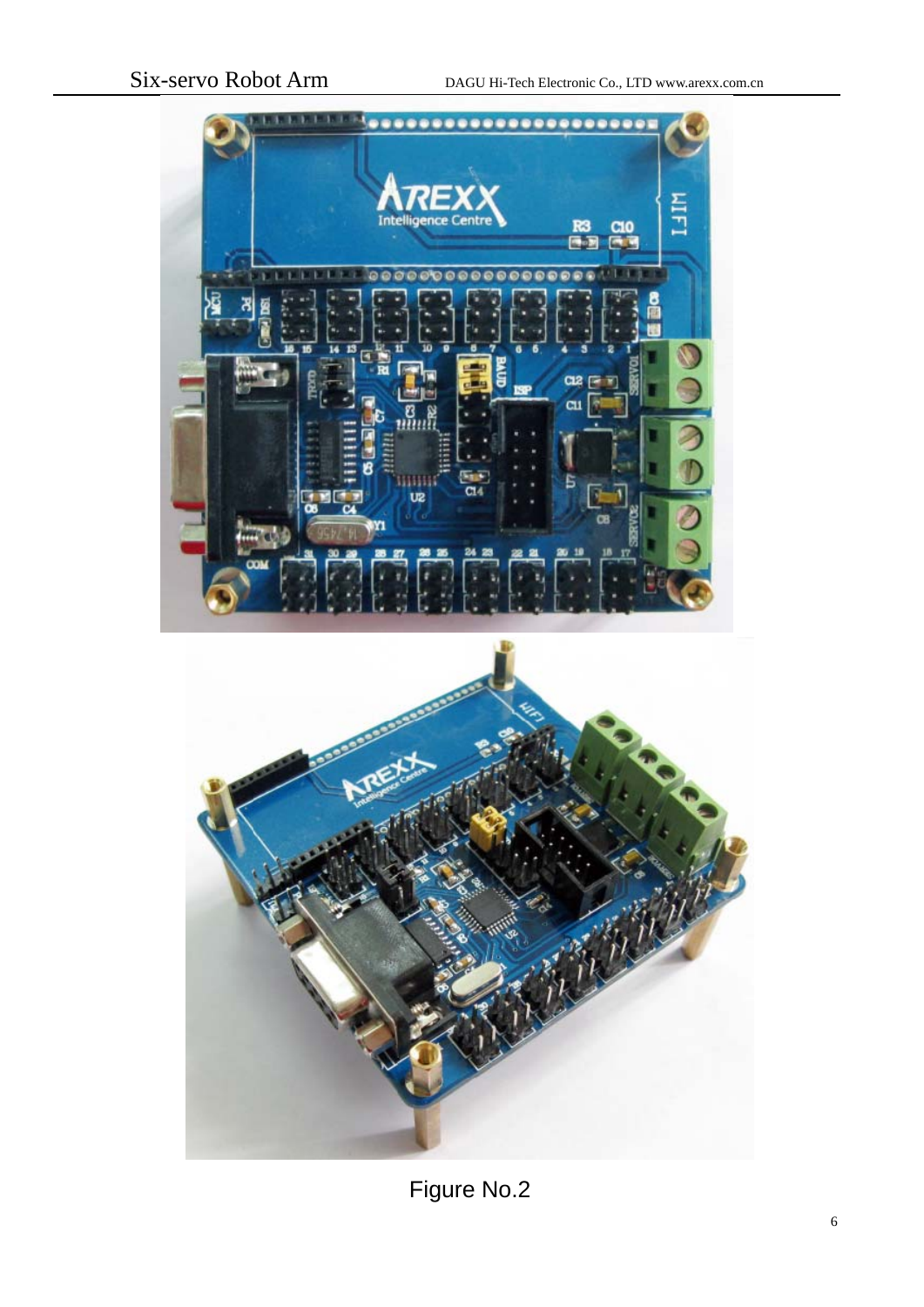### **1.5** ,**Introduction of chips powered by Servo motor**

MCU power supply, we have adopted six pieces AA batteries and it works. Showed as below ():



Figure No.3

Servo motor power is  $4.8 \sim 6$  V, 1.2A. As shows in Figure No.1, connect the

positive and negative after confirmation, please do not make mistake.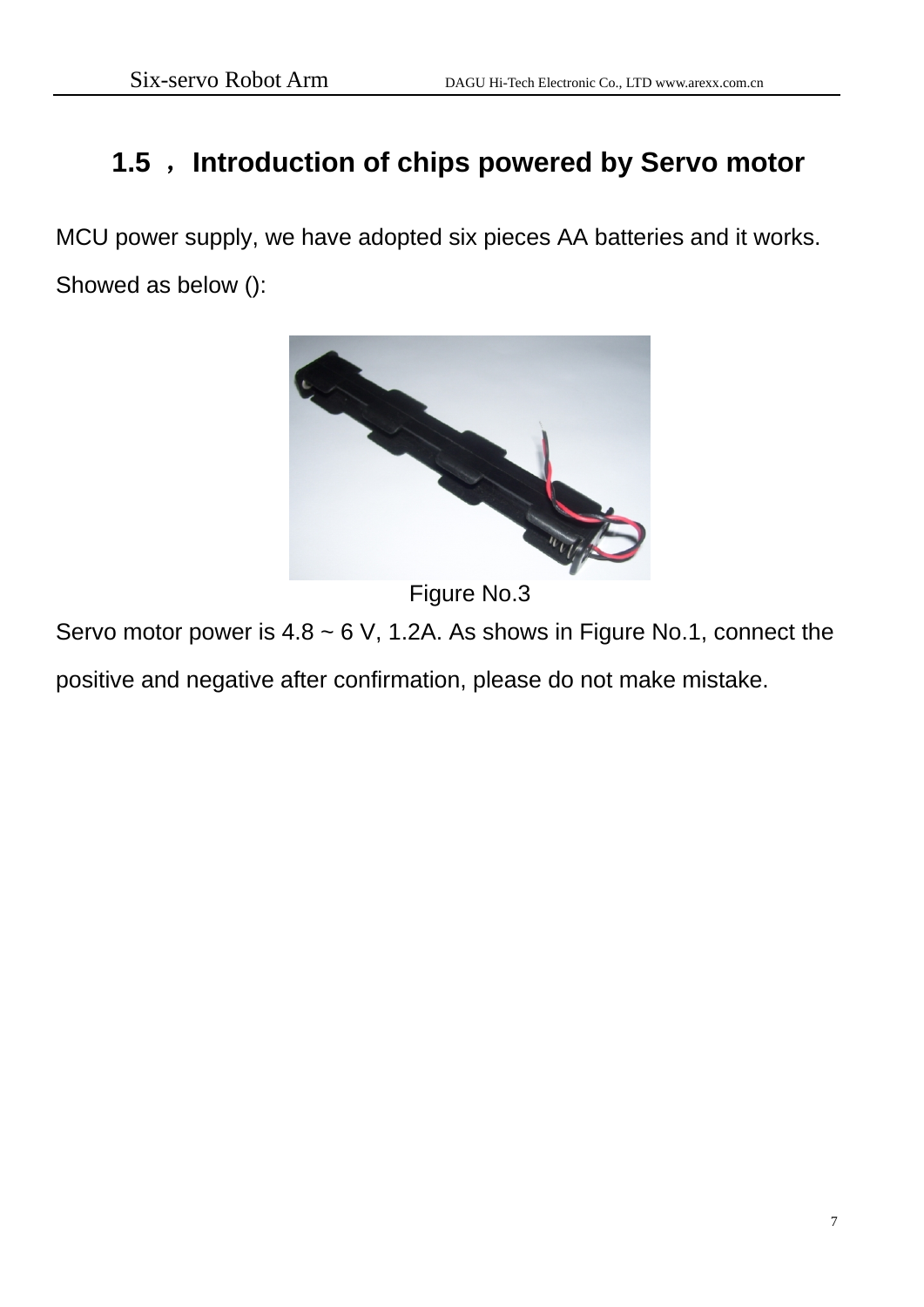### **2 Interfaces**

#### **2.1, Interface Briefing**

At the same time, PC software, and just a few simple steps can make the robot move; it is easy and fast for the operator to learn.



Figure No.4

Open the PC operating software, see the interface shown in Figure No.5, first is to set up the port, see Figure No.5. This interface contains the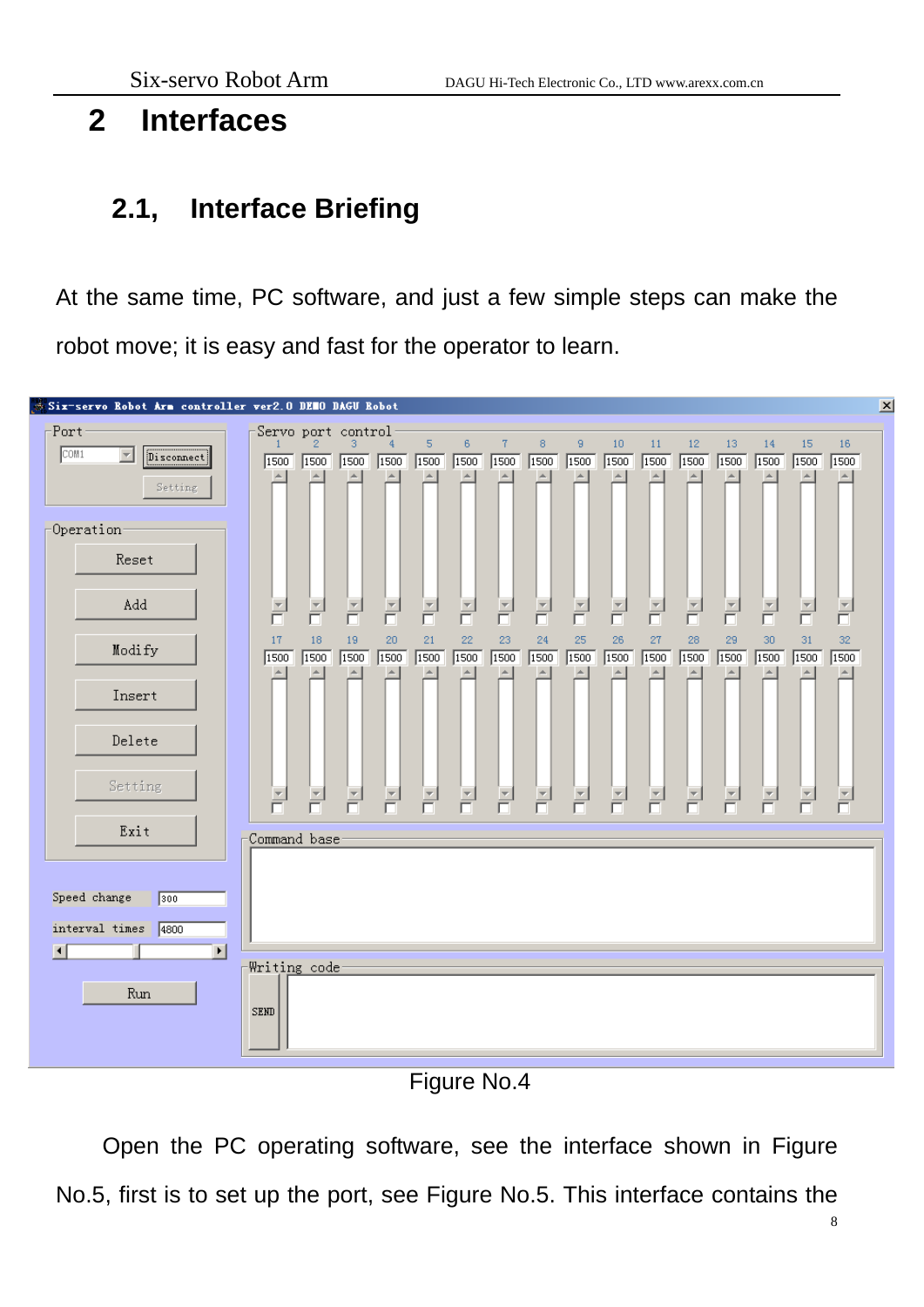following five parts:

1,Connecting the port and settings.

- 2, Access control.
- 3, Operation options.
- 4,The directive.
- 5, Adjust the speed and spacing of regulation
- 6, Commands input by hand

### **2.2, Port connections and settings.**

Here we fully introduce the five parts and how they operate from each other.

#### **2.2.1, The port connector and settings.**

| <b>Port setting</b> |        |  |
|---------------------|--------|--|
| Setting             |        |  |
| Port                | COM1   |  |
| Bit rate            | 115200 |  |
| Data bit            | 18     |  |
| Stop bit            | 1      |  |
| parity check        | None   |  |
| flow control        | None   |  |
| OΚ                  | Cancel |  |

Figure No.5

 Com1 is a normal port. For most desktops, connect "com1" it will be successfully linked. If it fails, try to use com2, after click the connect button,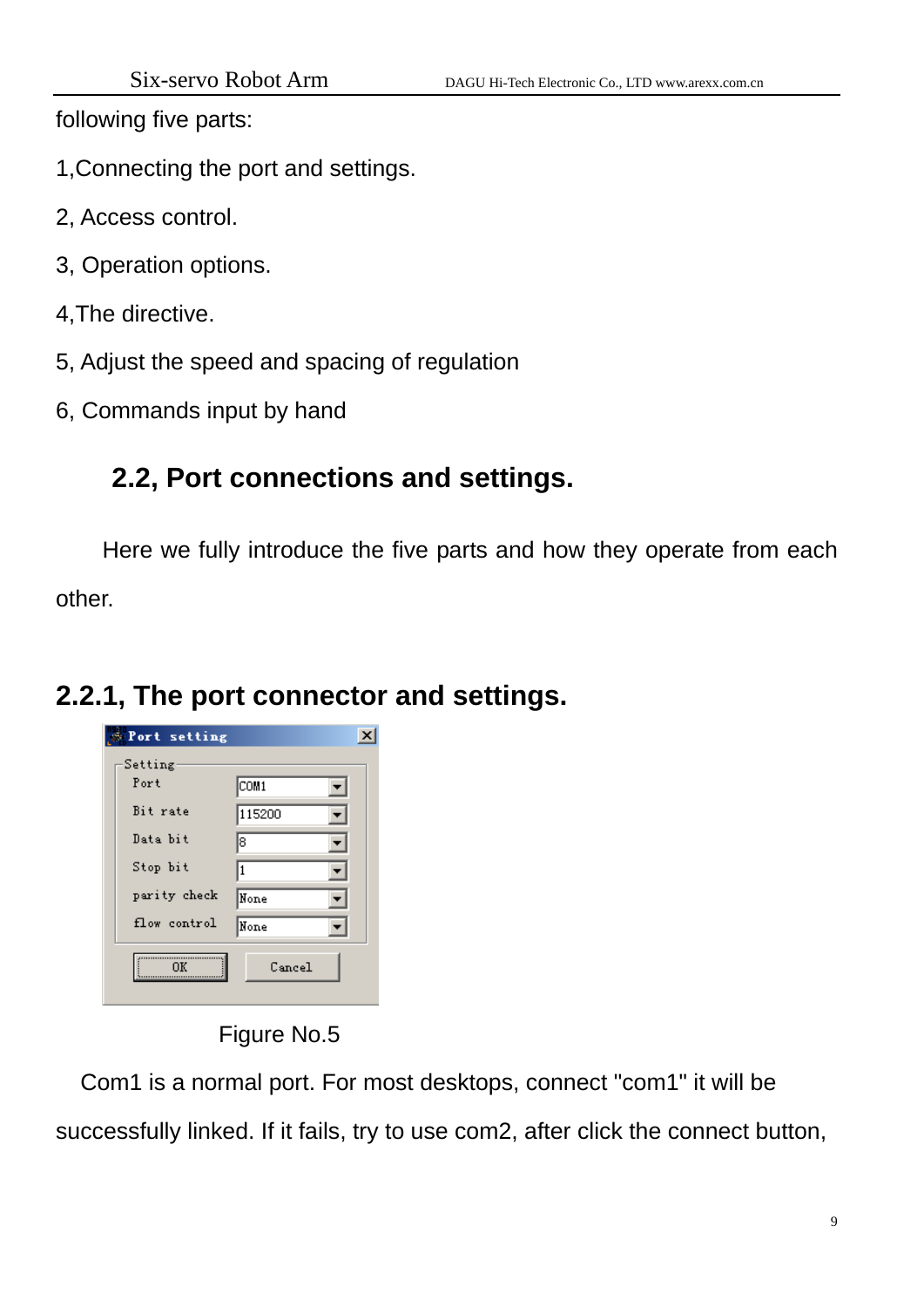| SIX-SEIVO KODOL AIII |            |  |  |  |  |  |
|----------------------|------------|--|--|--|--|--|
| Port                 |            |  |  |  |  |  |
|                      |            |  |  |  |  |  |
| COM1                 | Disconnect |  |  |  |  |  |
|                      |            |  |  |  |  |  |
|                      |            |  |  |  |  |  |
|                      | Setting    |  |  |  |  |  |
|                      |            |  |  |  |  |  |

If the "Connections" button to shows "disconnected", "Settings" button is in failure state.

Note: Please note that not "connect" button showing the "disconnect" is successful.

If you want to use portable computers to control the robot arm, (the majority of portable computer does not have COM), so you need have a USB port to the RS232 COM cable, when successfully connect to the computer, com1 and com2 are invalid, then, you can try to find the controller the COM number display in the computer. After connecting the MCU power supply, click "My Computer" and then click "management" menu, enter the "Computer Management" to set up user interface (see Figure No.5), click on the left " Device Manager "menu to start the right of" port (COM and LPT) ", you will find a" USB COM Port (com10) ", as this example. In the "com1" changed to "com10", click "OK" button to select "connect" button, so it finishes the communications.

Note: the cable connecting from USB to RS232 COM can be bought from the market, but all the chips are not useful for the cable.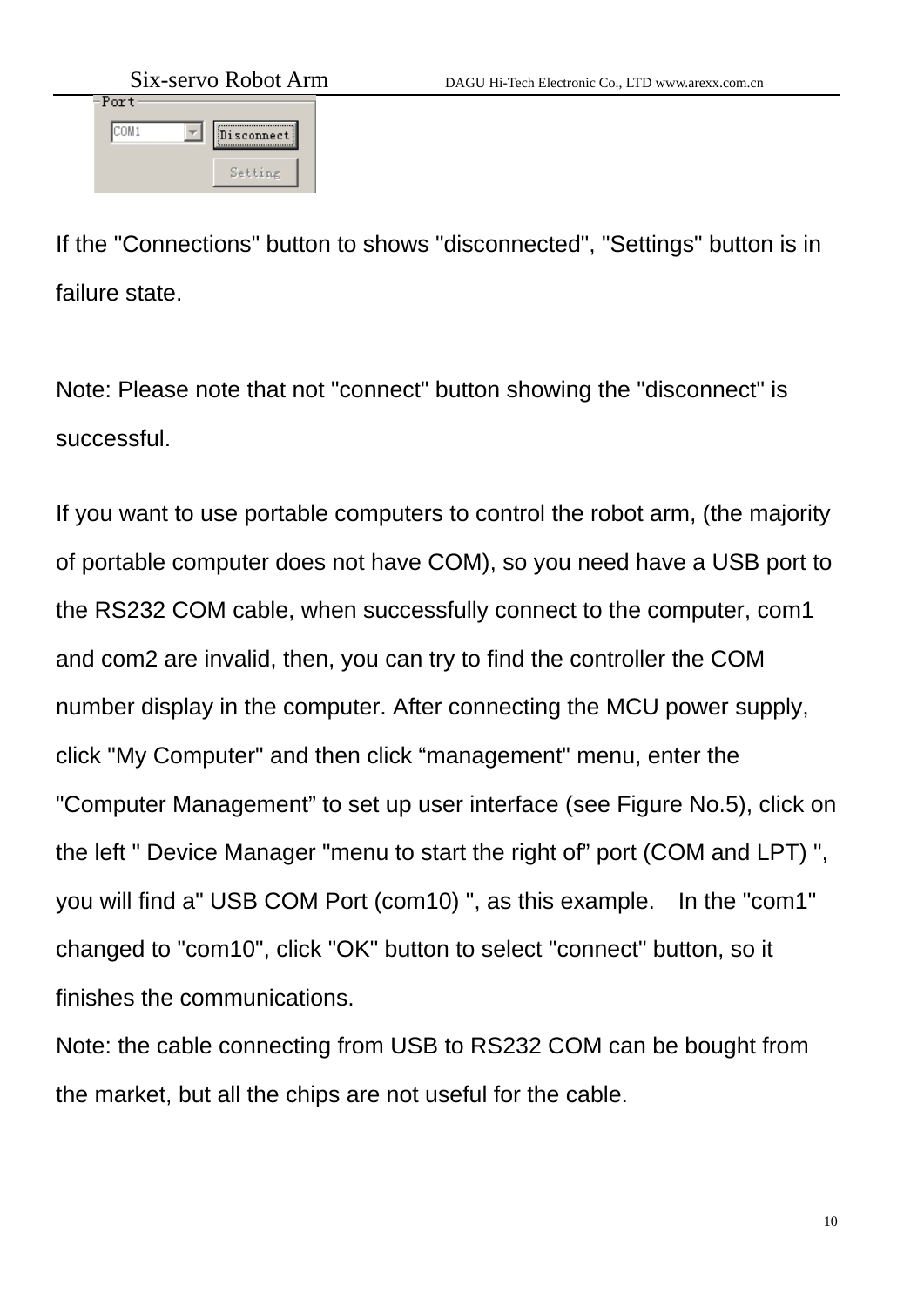#### **2.2.2, Access Control**

32 servo controllers can control 32 servo motors. As shown in Figure No.6, access control bar has 32 numbers, this 32 numbers showing in the interface is corresponding to the board of the 32 pin position, and each number below, and there is a corresponding value. This amount changes between 500 and 2500. 1500 is the numerical zero state. Below each value, there is a corresponding numerical value; below the value there is still a reselected box. When select the box, the value is effective, inserted the plug if the control board is also in accordance with this order on the motherboard, this control on the software interface code is also 1-6. When the double power connects, there is no problem for the communication, to pull any 1-6 numerical drags, the robot will move up. If the six servo motors, in numerical drag can be fixed up, at this time of the communication is OK.

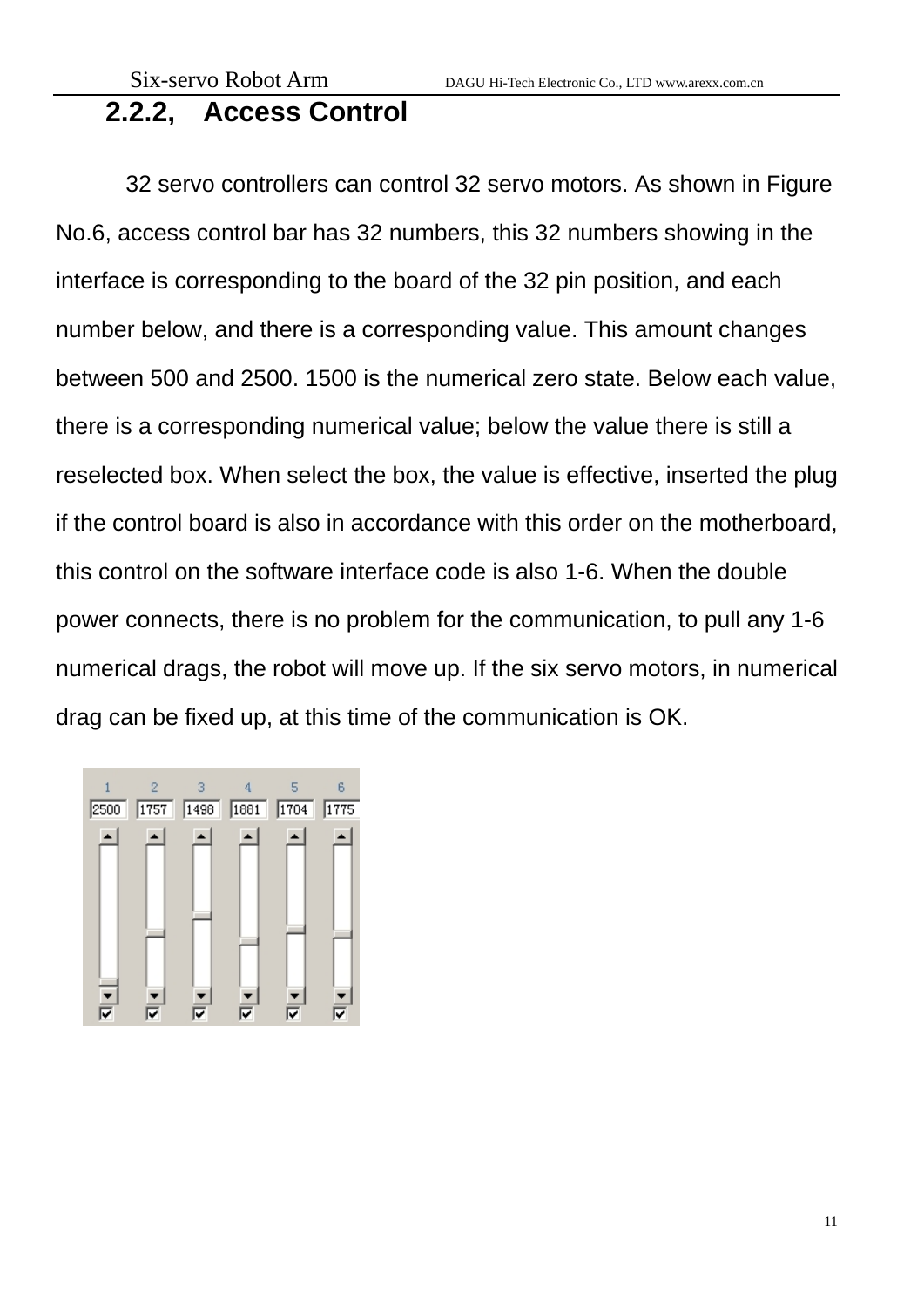

图 No.6

## **2.2.3, Operation Choices**



Figure NO.7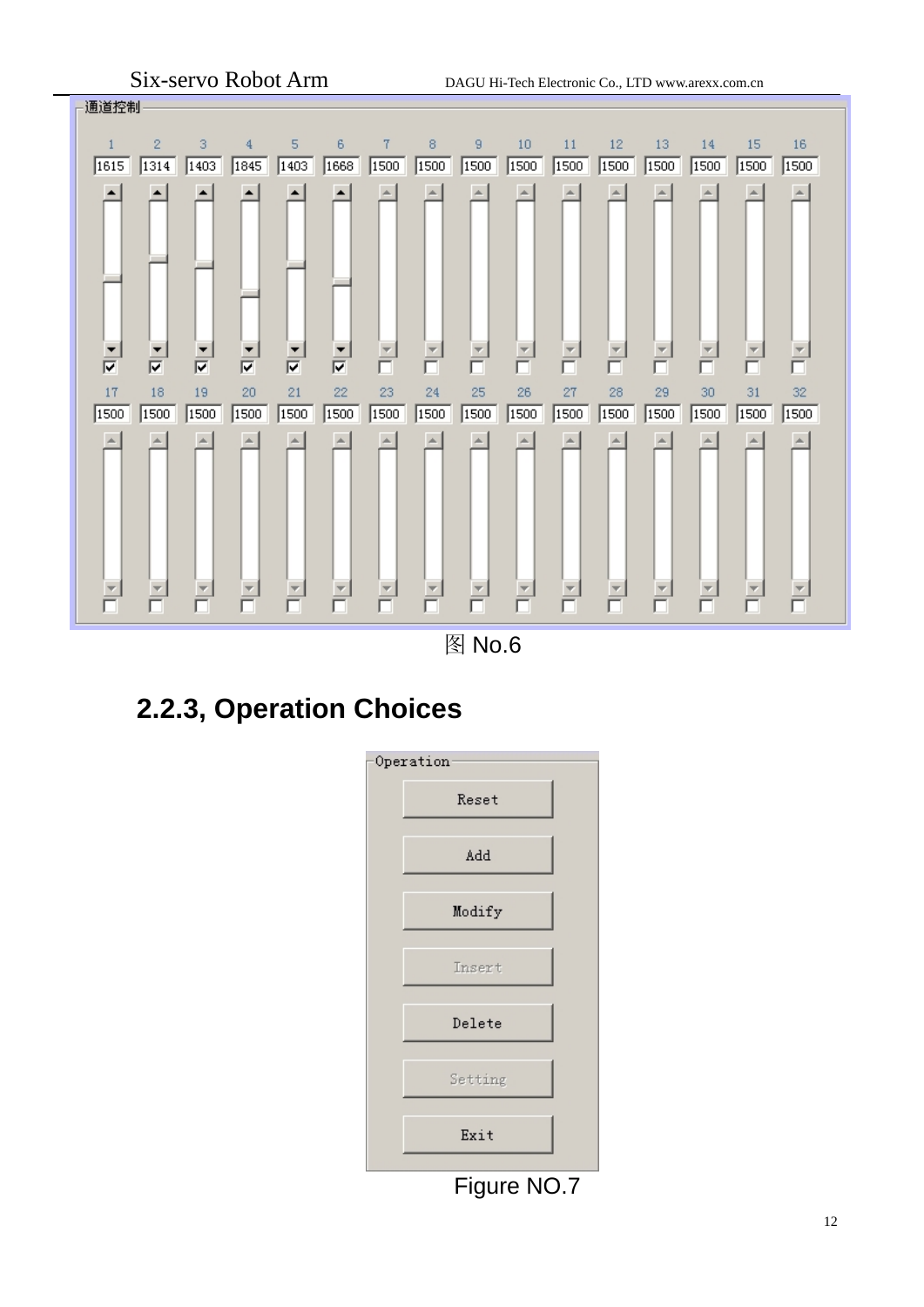For operation, we use the "reset", "add"," amend", "delete" and "Exit."

When you click the "reset" button, the robot would return to the initial state, in the initial state, the current value will return to the neutral position. In addition, the following numerical programming shows 1500. At the same time, if you want the robot to open arm, input 700 in the No. 1 position and the hand will open. At the same time, please note that No. 1 servo motor, unlike the other servos that can turn around 180 degrees, because the No. 1 Servo moving a small distance can open and close the hand. There is a rule that, if you use the numerical to let the arm to move, enter the numerical required between the ranges 500-2500, when the operator to enter the scope of the value of the corresponding joint robot will move up.

Note: the robot arm standard debugging before factory, the No. 1 server value is 660-1300. When the robot arm is not in this range, the No. 1 server, in a long time action of the pulse, the heat will increase, if it goes on, it would shorten the life of this servo motor. However, other servo motors do not have such situation; it will not have the heat between 500 and 2500.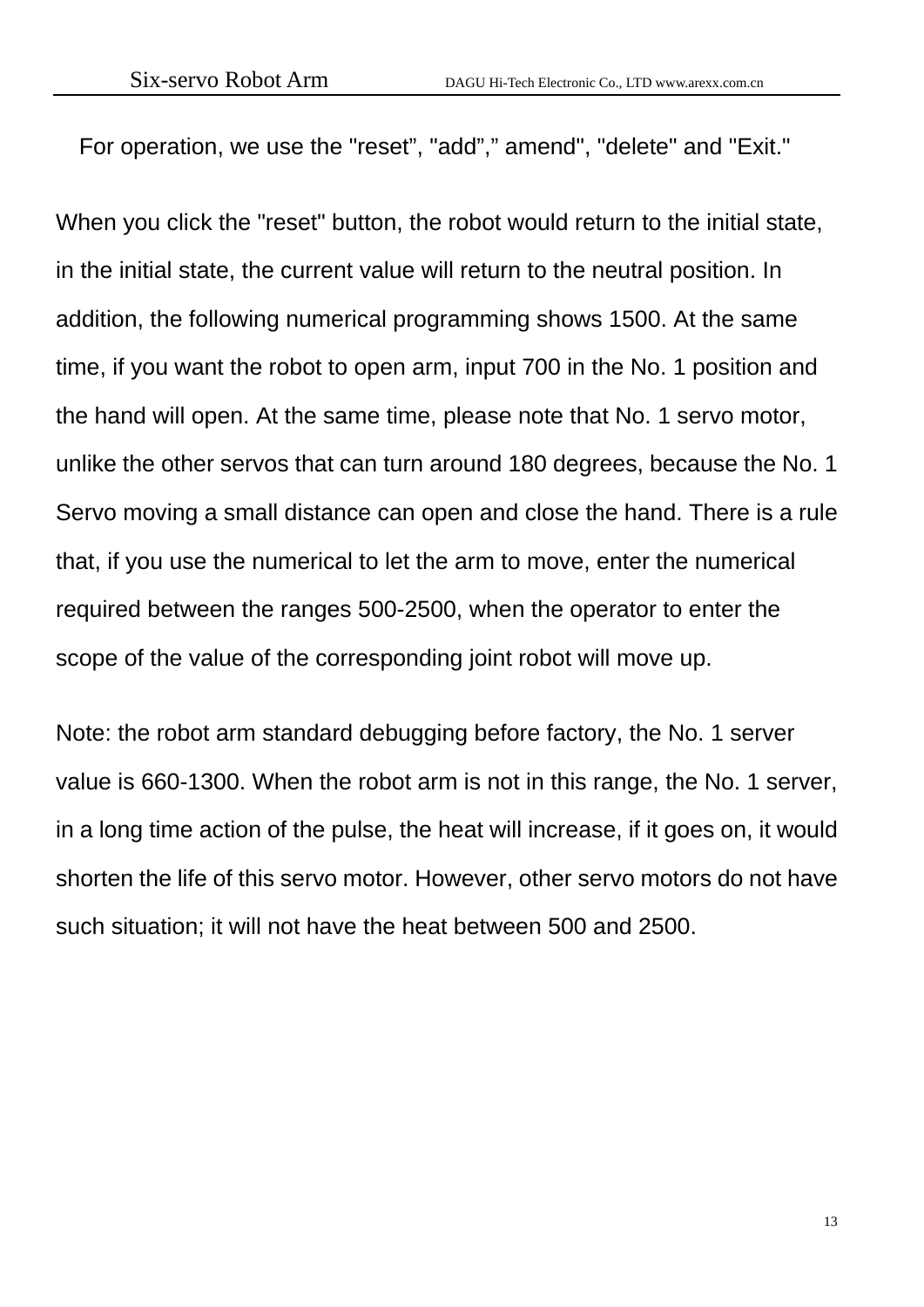Six-servo Robot Arm DAGU Hi-Tech Electronic Co., LTD www.arexx.com.cn 6  $1500$  $1500$  $1500$  $1500$  $1500$  $1500$ ☞  $\overline{\nabla}$ ঢ় ⊽ ⊽ ⊽ Figure No.8

When the operator clicks the "add" button, this control system will automatically save the corresponding code servo motor movements. (Arm of each instructions, interval, servo speed and angle of rotation)

"Modify" button is to modify a command that has been generated. First to select on e command, and click the "Modify" button, the system will automatically save the current corresponding code and keep the servo motor movements.

"Delete" button is used to remove the current selection of command. "Exit" button is to withdraw from the current interface.

#### **2.2.4, The Directive**

The directive is designed to preserve the corresponding code servo motor movements (arm of the instructions per line interval, servo speed and angle of rotation) a space for save one or more lines of command.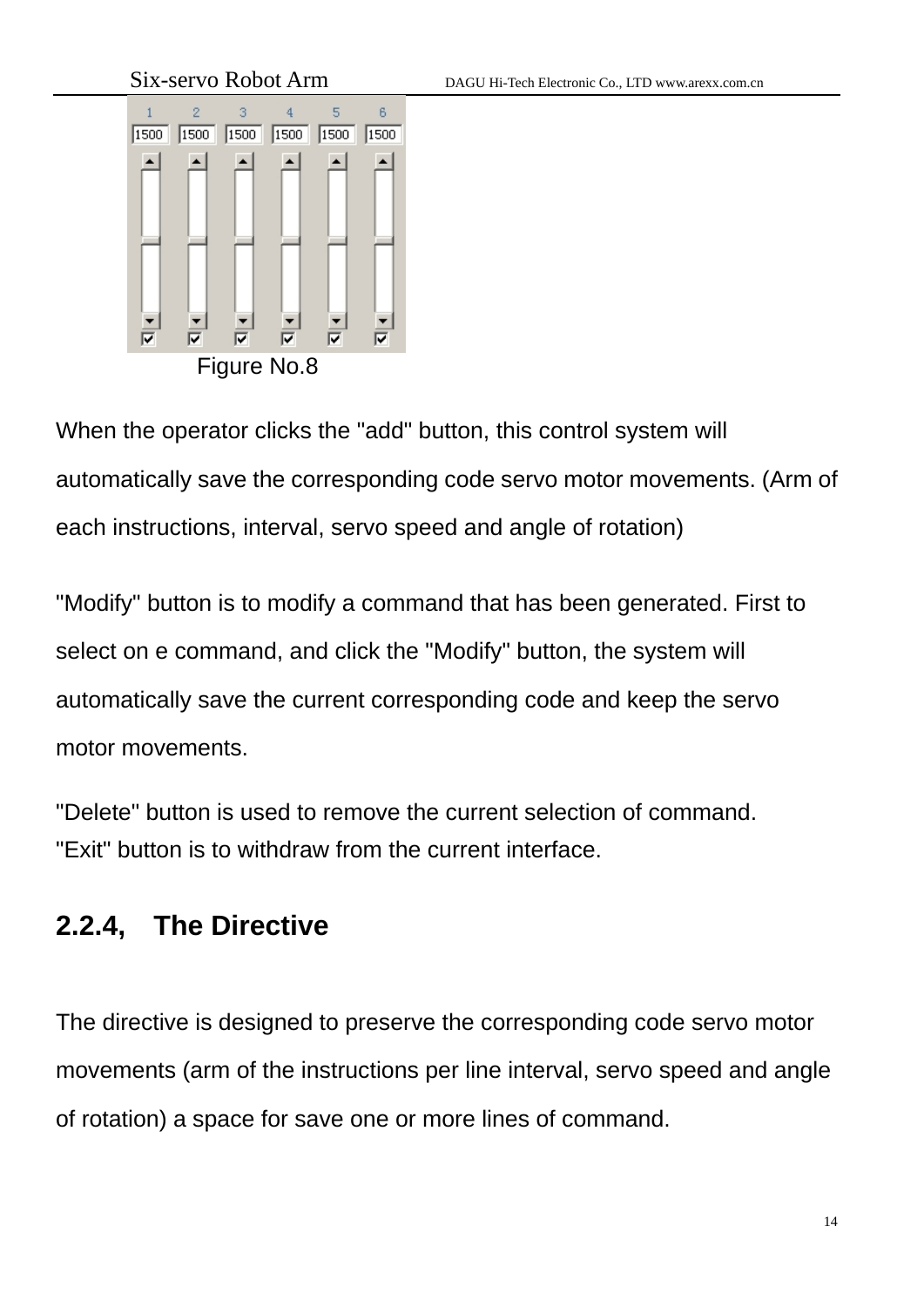## **2.2.5, Adjust the Speed and Spacing of Regulation**

Adjust the speed of each servo motor to control the rotational speed. The default system for 300 is better; making the numerical too big is bad for robot usage.

Regulation time adjustment is to adjust the interval of movements.

# 2.2.6 , **Commands input by hand**

As shown in Figure No.9, in the column, enter "# 5 P1200" and then click "send" button, they can control one of the servo motor to move.

If you want to order more than one sever motor at the same time, For example: to control No.1, No.2, No.3, No. 4, No.5, No.6, the motors will rotate from the original position to 0 degrees, 27 degrees, 45 degrees, 63 degrees, 90 degrees, for 180 degrees please enter:

# 5 P500 # 6 P800 # 4 P1000 # 3 P1200 # 2 P1500 # 1 2500 and then click the



Figure No. 9

# **3** ,**Programming Robot Control**

# **3.1, Instruction Briefing**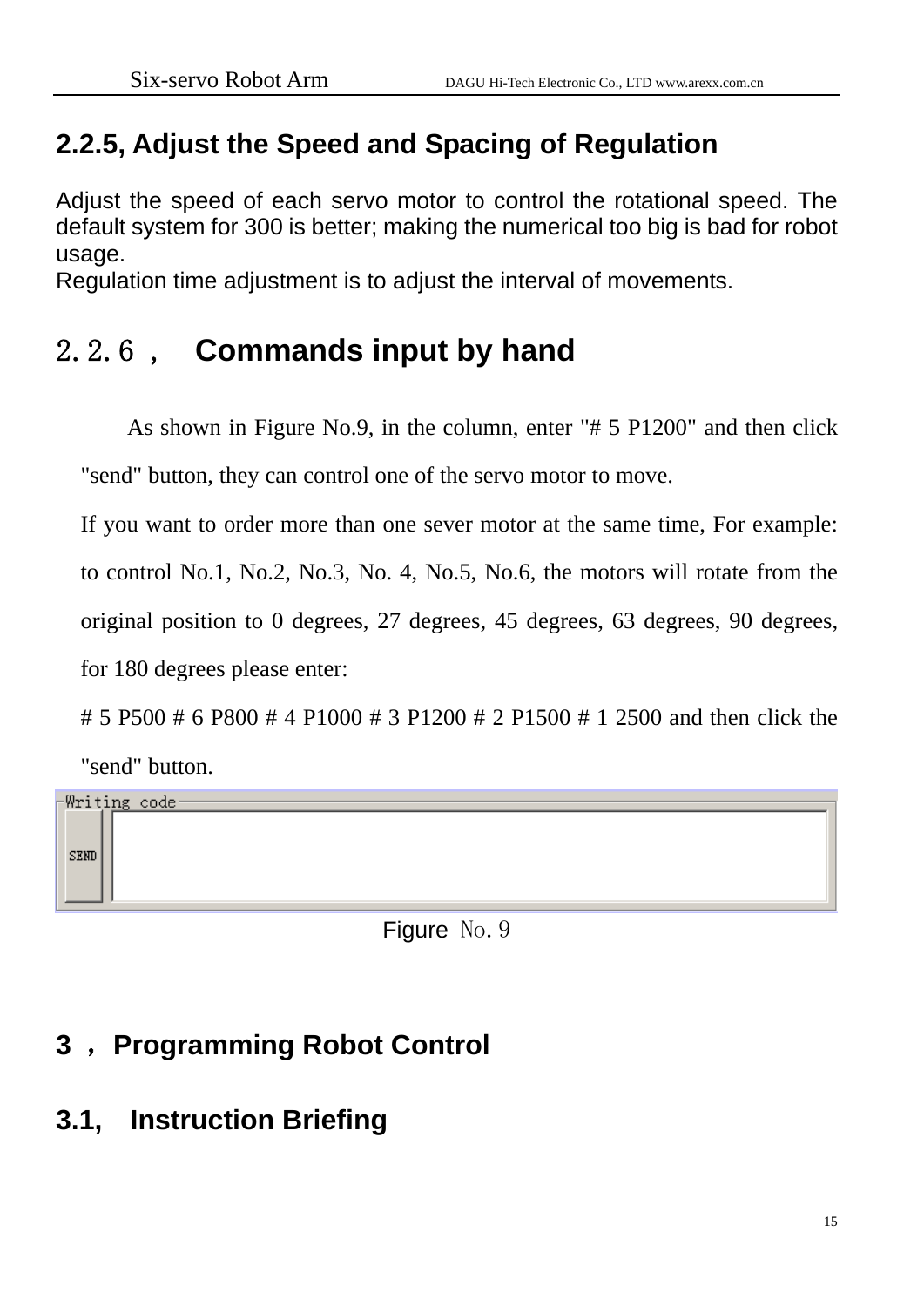As the special design of the control panel, the coding instruction is different

from the circuit boards, sending commands to control the pulse. Please refer

to the table.

| <b>Circuit board NO.</b> | <b>Command NO.</b> | <b>Circuit board NO.</b> | <b>Command NO.</b> |
|--------------------------|--------------------|--------------------------|--------------------|
|                          | 5                  | 17                       | 23                 |
| m2                       | 6                  | 18                       | 22                 |
| 3                        | 4                  | 19                       | 21                 |
| 4                        | 3                  | 20                       | 20                 |
| 5                        | $\overline{2}$     | 21                       | 19                 |
| 6                        | 1                  | 22                       | 18                 |
| $\overline{7}$           | $\overline{0}$     | 23                       | 17                 |
| 8                        | $\overline{7}$     | 24                       | 16                 |
| 9                        | 15                 | 25                       | 24                 |
| 10                       | 14                 | 26                       | 31                 |
| 11                       | 13                 | 27                       | 30                 |
| 12                       | 12                 | 28                       | 29                 |
| 13                       | 11                 | 29                       | 28                 |
| 14                       | 10                 | 30                       | 27                 |
| 15                       | 9                  | 31                       | 26                 |
| 16                       | 8                  | 32                       | 25                 |

Table1. Motor # Command Tables

For example 1: The circuit board No. 1 for the servo motor movement enter: # 5 P1500 + enter.

Explanation of command: P is the short form of POSITION. Take the 180 degrees angle rotation as an example. The minimum is 500, so it is 0 degrees, the maximum for 2500, so it is 180 degrees. accuracy  $\frac{180}{2500-500}$  =0.09 degrees.

For example 2: to command more than one motor at the same time, such as control of No.1, 2, 3, 4, 5, 6, Motors turns from the current rotating position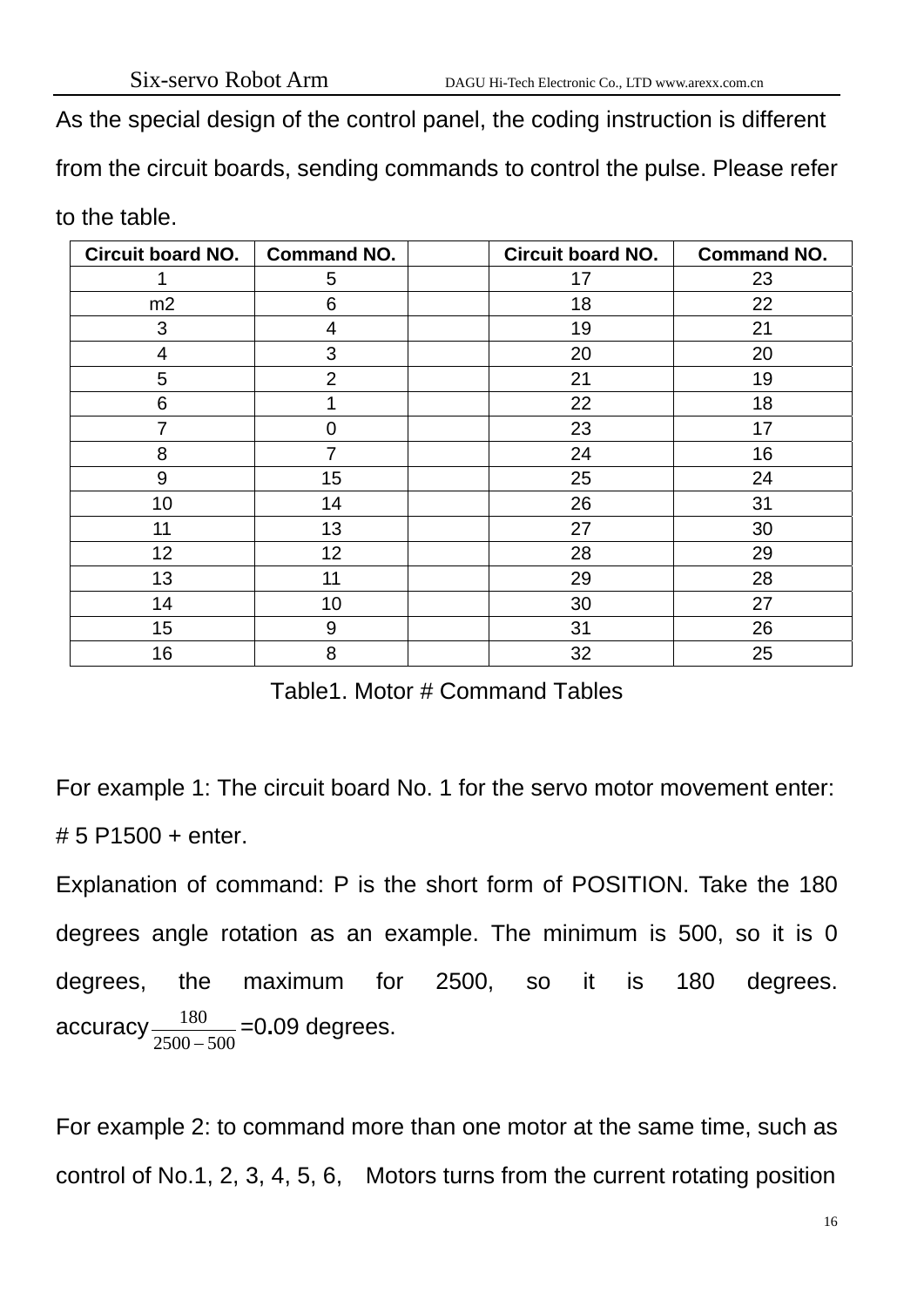to 0 degrees, 27 degrees, 45 degrees, 63 degrees, 90 degrees , 180 degrees, enter:

# 5 P500 # 6 P800 # 4 P1000 # 3 P1200 # 2 P1500 # 1 2500 enter

For example 3: time controlling, When controlling the NO.1 servo motor from its current location, move 180 degrees, the total time is one second, # 5 P2500 T1000 Enter Explanation of command: T means time, and 1000 is 1000 ms = 1 second. If 0.5 seconds, then change to 500.

# **3.2, add actions, the system automatically generate coherent actions**

# **3.2.1, through the operation column click the "Add" button to generate coherent actions**

when the arm moves to a position that is what you need, click "Add" button, it will save the rotating angle of each servo motor(that is the robot movement situation), the current movement speed are kept. When you save more commands, click "run" button, can produce coherent actions.

# **3.2.2 To generate coherent actions by input the codes with hands in column.**